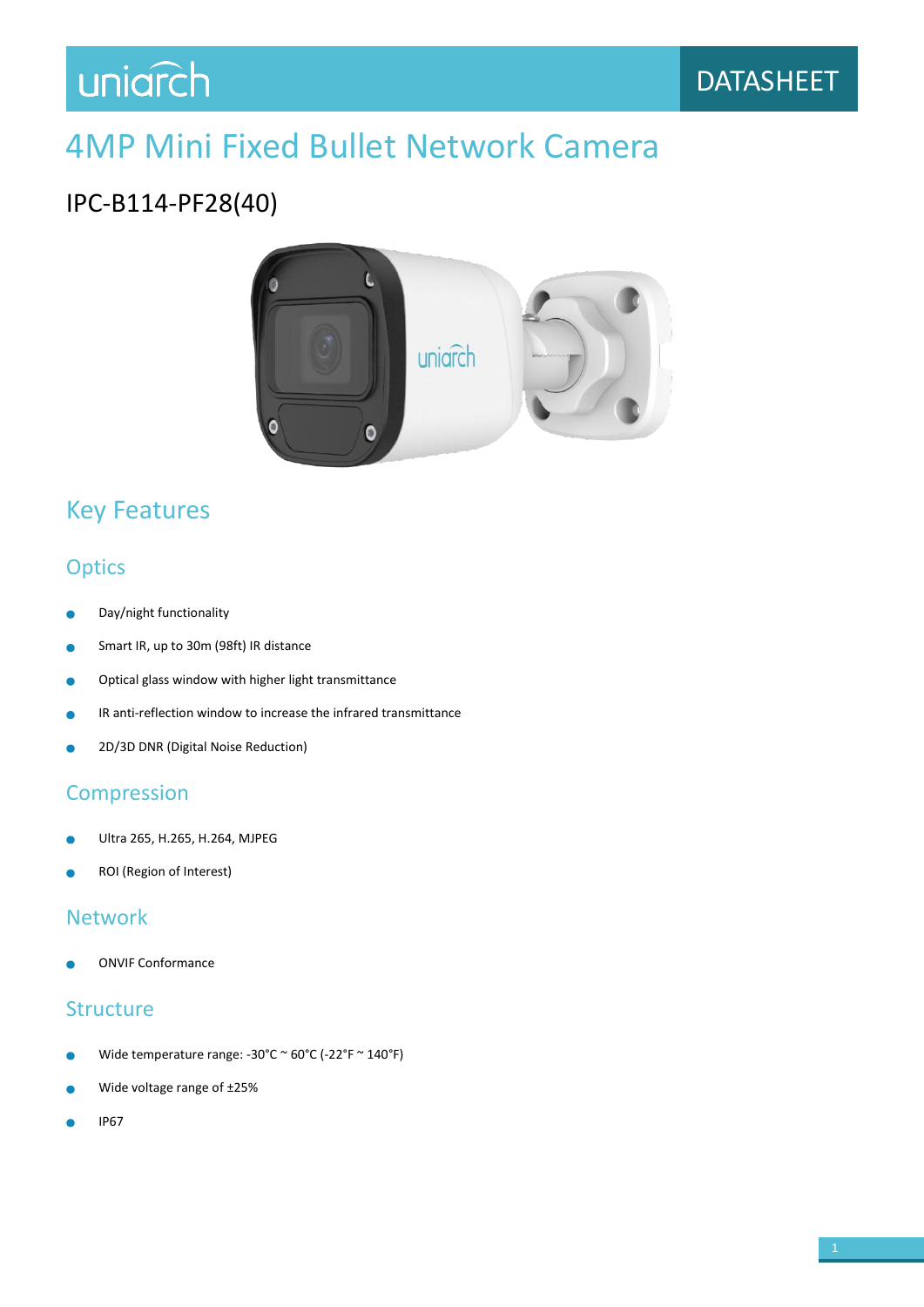# uniarch

## Specifications

|                                    | <b>IPC-B114-PF28</b>                                                                                                 |            |  |             | <b>IPC-B114-PF40</b> |               |  |              |  |
|------------------------------------|----------------------------------------------------------------------------------------------------------------------|------------|--|-------------|----------------------|---------------|--|--------------|--|
| Camera                             |                                                                                                                      |            |  |             |                      |               |  |              |  |
| Sensor                             | 1/2.7", progressive scan, CMOS                                                                                       |            |  |             |                      |               |  |              |  |
| Lens                               | 2.8mm@F2.0<br>4.0mm@F2.0                                                                                             |            |  |             |                      |               |  |              |  |
| <b>DORI Distance</b>               | Lens (mm)                                                                                                            | Detect (m) |  | Observe (m) |                      | Recognize (m) |  | Identify (m) |  |
|                                    | 2.8                                                                                                                  | 56.0       |  | 22.4        |                      | 11.2          |  | 5.6          |  |
|                                    | 4.0                                                                                                                  | 80.0       |  | 32.0        |                      | 16.0          |  | 8.0          |  |
| Angle of View (H)                  | $112.7^{\circ}$                                                                                                      |            |  |             | $86.5^\circ$         |               |  |              |  |
| Angle of View (V)                  | $60.1^\circ$                                                                                                         |            |  |             | $44.1^\circ$         |               |  |              |  |
| Angle of View (O)                  | $146.5^\circ$                                                                                                        |            |  |             | $106.4^\circ$        |               |  |              |  |
| Adjustment angle                   | Pan: 0° ~ 360°<br>Tilt: 0° ~ 90°                                                                                     |            |  |             | Rotate: 0° ~ 360°    |               |  |              |  |
| Shutter                            | Auto/Manual, 1 ~ 1/100000s                                                                                           |            |  |             |                      |               |  |              |  |
| Minimum Illumination               | Colour: 0.02Lux (F2.0, AGC ON)<br>OLux with IR on                                                                    |            |  |             |                      |               |  |              |  |
| Digital noise reduction            | 2D/3D DNR                                                                                                            |            |  |             |                      |               |  |              |  |
| Day/Night                          | IR-cut filter with auto switch (ICR)                                                                                 |            |  |             |                      |               |  |              |  |
| S/N                                | >52dB                                                                                                                |            |  |             |                      |               |  |              |  |
| IR Range                           | Up to 30m (98ft) IR range                                                                                            |            |  |             |                      |               |  |              |  |
| Defog                              | Digital Defog                                                                                                        |            |  |             |                      |               |  |              |  |
| <b>WDR</b>                         | <b>DWDR</b>                                                                                                          |            |  |             |                      |               |  |              |  |
| Video                              |                                                                                                                      |            |  |             |                      |               |  |              |  |
| Video Compression                  | Ultra 265, H.265, H.264, MJPEG                                                                                       |            |  |             |                      |               |  |              |  |
| H.264 code profile                 | Baseline profile, Main Profile                                                                                       |            |  |             |                      |               |  |              |  |
| Frame Rate                         | Main Stream: 4MP (2560*1440), Max 20fps; 1080P (1920*1080), Max 20fps;<br>Sub Stream: 720P (1280*720), Max 20fps     |            |  |             |                      |               |  |              |  |
| <b>HLC</b>                         | Supported                                                                                                            |            |  |             |                      |               |  |              |  |
| <b>BLC</b>                         | Supported                                                                                                            |            |  |             |                      |               |  |              |  |
| OSD                                | Up to 4 OSDs                                                                                                         |            |  |             |                      |               |  |              |  |
| Privacy Mask                       | Up to 4 areas                                                                                                        |            |  |             |                      |               |  |              |  |
| <b>ROI</b>                         | Up to 2 areas                                                                                                        |            |  |             |                      |               |  |              |  |
| <b>Motion Detection</b>            | Up to 4 areas                                                                                                        |            |  |             |                      |               |  |              |  |
| <b>Network</b>                     |                                                                                                                      |            |  |             |                      |               |  |              |  |
| Protocols                          | IPv4, IGMP, ICMP, ARP, TCP, UDP, DHCP, RTP, RTSP, RTCP, DNS, DDNS, NTP, FTP, UPnP, HTTP, HTTPS, SMTP, SSL, QoS, RTMP |            |  |             |                      |               |  |              |  |
| Compatible Integration             | ONVIF (Profile S, Profile T), API                                                                                    |            |  |             |                      |               |  |              |  |
| Interface                          |                                                                                                                      |            |  |             |                      |               |  |              |  |
| Network                            | 10/100M Base-TX Ethernet                                                                                             |            |  |             |                      |               |  |              |  |
| General                            |                                                                                                                      |            |  |             |                      |               |  |              |  |
| Power                              | DC 12V±25%, PoE (IEEE 802.3af)                                                                                       |            |  |             |                      |               |  |              |  |
|                                    | Power consumption: Max 4.5W                                                                                          |            |  |             |                      |               |  |              |  |
| Dimensions $(L \times W \times H)$ | $142.1 \times 62.4 \times 65.2$ mm (5.6" × 2.5" × 2.6")                                                              |            |  |             |                      |               |  |              |  |
| Weight                             | 0.18kg (0.40lb)                                                                                                      |            |  |             |                      |               |  |              |  |
| <b>Working Environment</b>         | -30°C ~ 60°C (-22°F ~ 140°F), Humidity: ≤95% RH (non-condensing)                                                     |            |  |             |                      |               |  |              |  |
|                                    |                                                                                                                      |            |  |             |                      |               |  |              |  |